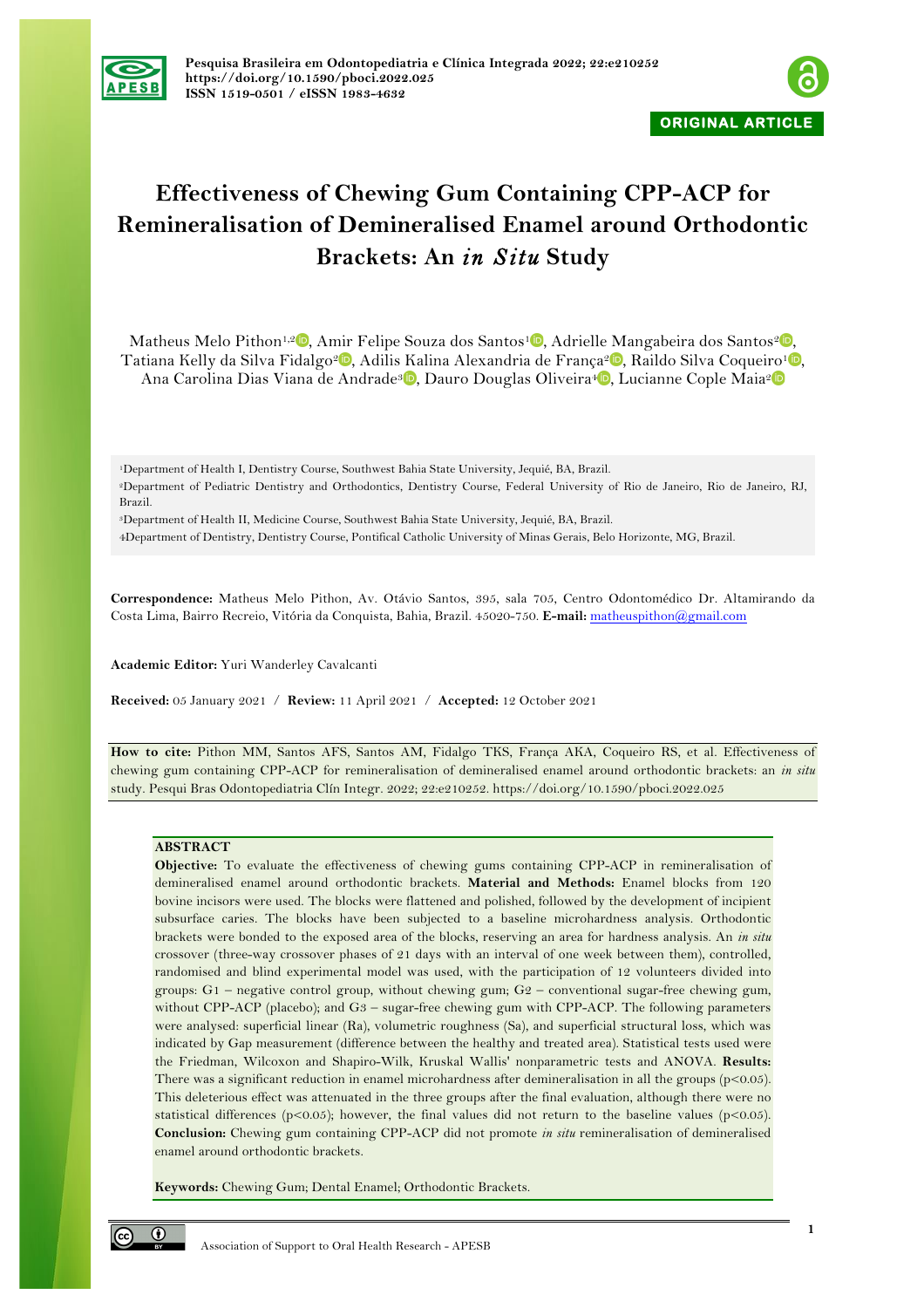# **Introduction**

With the insertion of a fixed orthodontic appliance, it becomes difficult to perform oral hygiene, thus favouring greater bacterial accumulation [1]. Accumulation of bacterial biofilm, consumption of sucrose, associated with poor hygiene around orthodontic devices, leads to the reduction of local pH and an increase in the tooth enamel demineralisation process, culminating in the appearance of active white spot lesions on the enamel surface [2,3]. After orthodontic treatment begins, if this process is not interrupted, active white spot lesions can progress to caries lesions with cavitation of the tooth surface [4,5].

To prevent and intercept the appearance of dental caries lesions, a protein derived from milk, casein phosphopeptide – amorphous calcium phosphate (CPP-ACP), has been included in various commercially available products, such as toothpaste, mouthwash and chewing gum [6,7].

According to the literature [8,9], when in contact with bacterial biofilm, CPP-ACP releases calcium and phosphate ions, which raise the demineralisation threshold of hydroxyapatite and promote dental remineralisation. At present, chewing gums containing CPP-ACP are widely used by the population and have received international recognition [10,11]. In the presence of an acid, the ACP becomes dissociated, releasing calcium and phosphate ions, increasing the degree of saturation relative to demineralisation of the hydroxyapatite present in tooth enamel, and promoting its remineralization [12].

However, the effects of chewing gum containing APP-ACP on the tooth enamel around fixed orthodontic devices has not yet been evaluated in the literature. Therefore, the present study aimed to evaluate the remineralising capacity of chewing gums containing CPP-ACP in tooth enamel around orthodontic brackets, testing the hypothesis that chewing gums containing CPP-ACP remineralise demineralised enamel around orthodontic brackets.

# **Material and Methods**

## Experimental Design

The study was conducted using a blind, controlled and randomised protocol of three-way crossover phases of 21 days with an interval of one week between them. The factors under evaluation were treatment at three levels: G1–negative control group, without chewing gum; G2–conventional sugar-free chewing gum, without CPP-ACP (placebo); and G3–sugar-free chewing gum with CPP-ACP.

Blocks of enamel with demineralised surface  $(n = 108)$  and presence of orthodontic accessories, in which the microhardness had been evaluated, were randomly divided into three groups of volunteers ( $n = 12, 2$ enamel blocks in each appliance). The volunteers maintained the enamel blocks fixed to acrylic plates for 21 days for each stage of the experiment, with a rest of seven days between each period. The participants were instructed to use two tablets of chewing gum for 15 minutes, three times per day.

After this period, the enamel blocks were removed from the plates, and after this, the final surface microhardness of the treated area and non-contact 3D profilometry of the protected and treated areas were evaluated.

## Enamel Sample Preparation

Initially, 120 healthy bovine mandibular incisors, free from scratches, hypoplasia, cracks, stains, abrasions, or any alterations visible microscopically and/or under stereoscopic loupe examination, were used.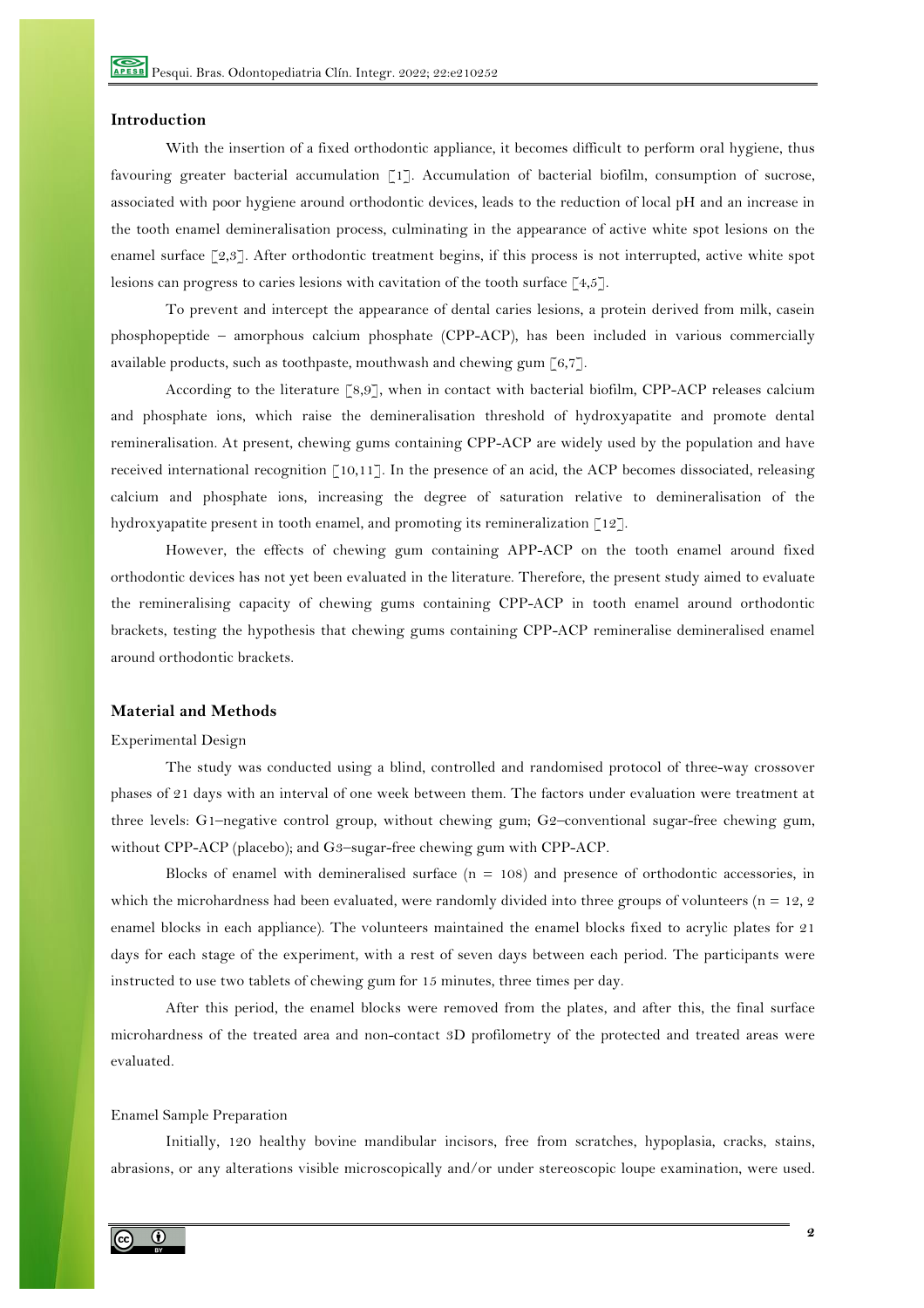The teeth were stored at ambient temperature in an aqueous solution of 2% formol at pH 7.0 until use. After this, the roots of these teeth were removed by means of a diamond disc. Later, the crowns were fixed using sticky wax onto acrylic plates, which were coupled to a cutter (Isomet, Buehler Ltd., Lake Bluff, IL, USA). Finally, using a dual faced diamond disk, four cuts were made in the central region of the vestibular surface of each crown to obtain enamel blocks measuring  $9 \times 9$  mm<sup>2</sup>.

The blocks were then fixed to polypropylene devices, with the enamel facing upwards, and taken to a metallographic polishing machine for enamel wear and polishing, using abrasive papers (600 and 1200 grit, respectively). Between each polishing stage, the tooth/disc set was immersed in distilled and deionised (dd) water (dd), taken to an ultrasound device for 3 minutes. At the end of the final polishing stage, the specimens were immersed in dd water for 10 minutes.

Blocks selected for use in the study were subjected to initial enamel microhardness evaluation. For this purpose, a microdurometer (Buehler, Minneapolis, USA) with a pyramidal Knoop type diamond penetrator was used, with a load of 50 g applied for 5 seconds. Five indentations (laterally) were made in each test specimen, disposed in a column in the upper region of each specimen, with 100-μm spacing between the indentations. A mark of origin was made with a 100-g load before the other indentations to serve as guidance for the subsequent analyses. Blocks presenting a microhardness value 10% above or below the mean of the test specimen values were discarded. After initial selection (mean value  $392.19 \pm 33.2$  kg/mm<sup>2</sup>), got 108 enamel blocks.

#### Demineralisation of Samples

To obtain demineralised lesions in enamel, the samples underwent artificial caries induction using 0.05 M acetate buffer solution, containing 1.28 mM calcium, 0.74 mM phosphate and 0.03 μg fluoride/mL (pH 5.0). Thus, on each block, a circular area was demarcated for caries induction and the remainder of the surface was sealed with a protective varnish. The specimens were individually immersed in solution ( $2 \text{ mL/mm}^2$  at pH 5.0) and were then placed in an oven at 37 ºC for 16 hours.

After demineralisation had been induced, a new surface microhardness evaluation was conducted. This evaluation followed the same criteria used for the initial test. The blocks were selected based on the initial demineralised surface microhardness (SMH) 207.53 ± 28.35 (No blocks were discarded). On conclusion of fabrication and standardisation of the test samples, these were subjected to a sterilisation process using ethylene oxide.

#### Bracket Bonding

The brackets (Edgewise Slim, Dental Morelli Ltda., Sorocaba, SP, Brazil) were bonded to the central region of the dental block. However, the SMH area was reserved so that it remained unchanged for later evaluations. Before bonding, the enamel surface was etched with a self-etching agent (TPSEP; 3M Unitek, Monrovia, CA, USA). After this, an orthodontic composite (Transbond XT; 3M Unitek, Monrovia, CA, USA) was applied at the base of the brackets, which received a pressure of 300 g/f to extravasate the excess composite. Next, the excess material was removed with an exploratory probe and light polymerisation was performed for 40 seconds. Finally, each orthodontic bracket received a small orthodontic wire segment fixed with orthodontic elastic to simulate the oral conditions (Figure 1).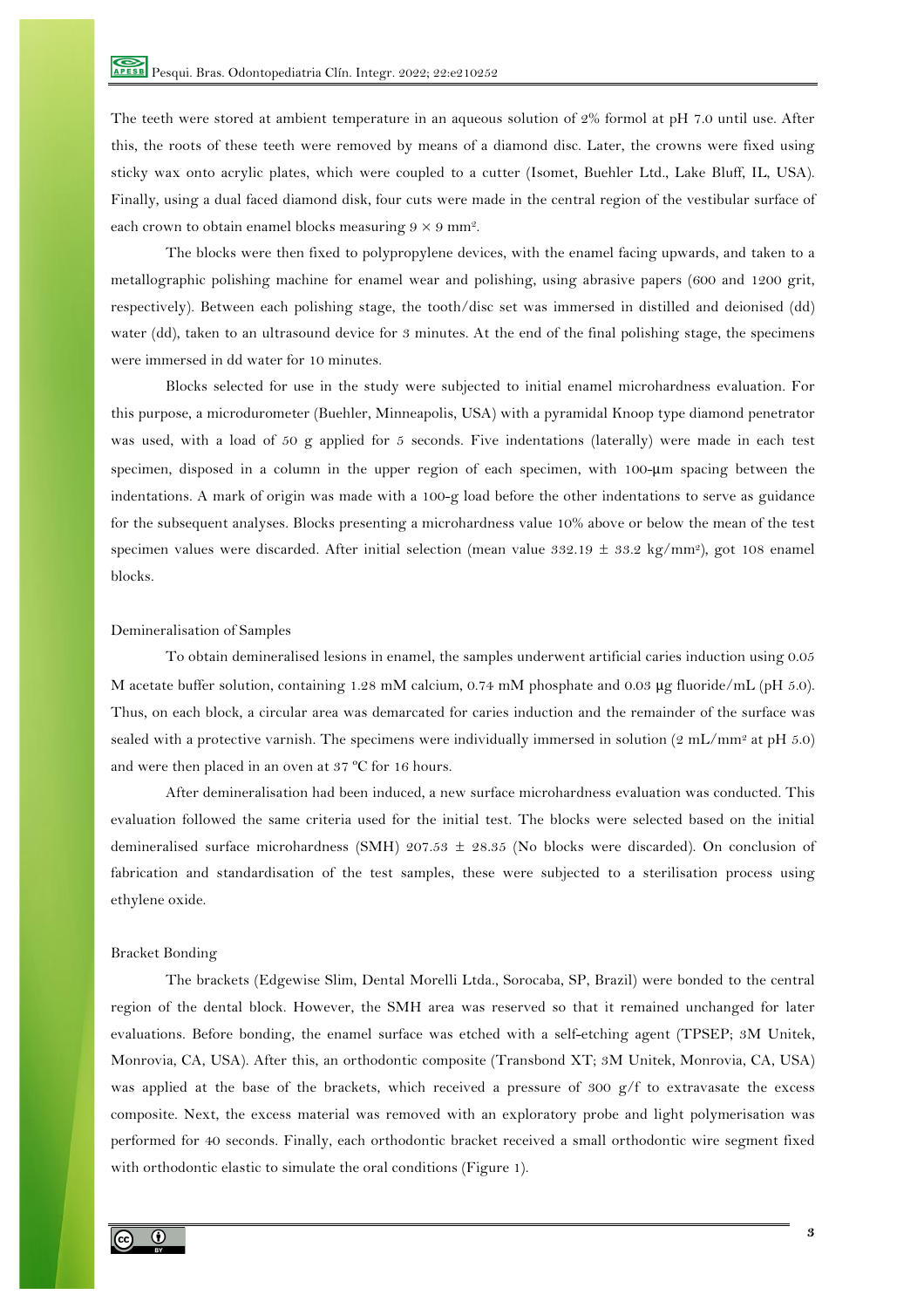

**Figure 1. Enamel block with orthodontic bracket bonded and wire segment fixed with orthodontic elastic.**

Volunteers and *in Situ* Phase

This study involved the direct participation of human beings and, therefore, was conducted in compliance with the Research Ethics Committee (Protocol number 37143414.0.0000.0055). The participants were invited by means of signing the Term of Free and Informed Consent (TFIC).

Twelve volunteers with a mean age of 23.4 years (range 20–25 years), comprising six men and six women, made up the sample. The volunteers selected presented a stimulated salivary flow higher than or equal to 1.6 mL/min and an unstimulated salivary flow higher than or equal to 0.4 mL/min. In addition, the volunteers were required to meet the following inclusion criteria: healthy individuals who were not using medications that would significantly change the microflora (e.g., antibiotics) or salivary flow (e.g., antidepressive agents, narcotics, diuretics or antihistamines); absence of periodontal disease or active caries lesions; non-smokers; absence of antibiotic use in the two months before the research began; absence of systemic diseases, such as autoimmune diseases, xerostomia, menopause, diabetes Type 1, malnutrition, gastroesophageal problems, regulation disturbances and vomiting; and absence of a fixed orthodontic appliance.

A sample size of 10 volunteers was estimated based on 1-an-error of 5%, power of 20%, as estimated standard deviation and 15.0 as the minimum detectable difference in means. Twelve volunteers were selected, allowing for possible losses inherent to *in situ* studies.

As this was an *in situ* study, these volunteers served as hosts for the tooth enamel samples. Using impressions of the maxillary arch of these individuals, palatine plates were made of self-polymerising acrylic resin, with 04 retention clips made with 0.7 mm orthodontic wire. In each plate, two cavities ( $10 \times 10 \times 3$ ) were made, which served as sites to receive the enamel blocks fixed with sticky wax. The blocks were randomly distributed among the study participants.

As previously described, a crossover study was conducted among the research participants, which was divided into three experimental phases. The choice of the participants who will compose each group was made by drawing lots. In the first phase, the volunteers used mint-flavored placebo chewing gum without sugar (Cadbury Adams Brasil Ind. e Com. de Produtos Alimentícios Ltda., Bauru, SP, Brazil). In the second phase, no chewing gum was used and this group served as the control group. Finally, in the third phase, the volunteers used mint-flavored Trident Total Recaldent® chewing gum (Cadbury Adams Brasil Ind. e Com. de Produtos Alimentícios Ltda., Bauru, SP, Brazil). All chewing gums had the same appearance, taste and smell.

Before insertion of the plates, the volunteers participated in the projection of an expository presentation of slides as a didactic resource for guidance. Immediately afterwards, each individual received a guide containing instructions, a chart for recording the exposures (use of chewing gum), a personalised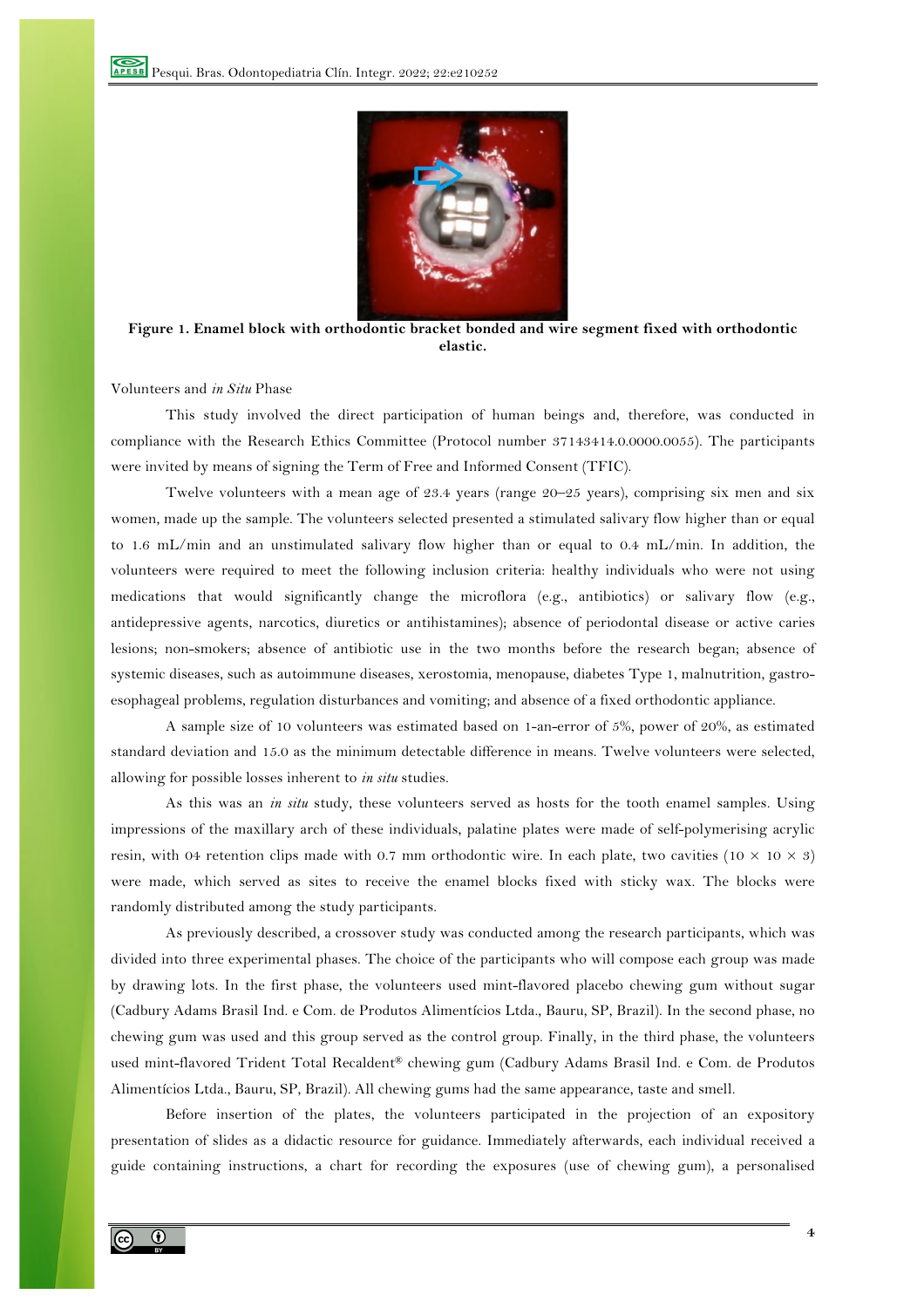palatine intraoral plate, a plastic box, two tubes of fluoridated dentifrice (Colgate Total 12, 1100 ppm, Clean Mint 90 g; Colgate Palmolive Industrial Ltda., São Bernardo do Campo, SP, Brazil), an Oral-B Indicator Plus Soft 40 toothbrush (Gillette do Brasil Ltda., Manaus, AM, Brazil) and one reel of dental floss (Colgate Total, 50 m; Colgate Palmolive Industrial Ltda., São Bernardo do Campo, SP, Brazil).

The research participants were instructed to perform oral hygiene and brushing the palatine intraoral plate after the main meals using only the toothbrush, toothpaste and dental floss supplied by the researcher. In addition, at the beginning of the first experimental phase, the participants received a masked pot containing placebo chewing gum, and in the third phase, they received another masked pot containing Trident Total Recaldent® chewing gum. Neither the volunteers nor the researchers knew which type of chewing gum was being used in each phase, as the pots were without identification or distinction.

The participants used the palatine plate continually for 21 days in each phase of the study, with the plate remaining in position for 24 hours per day (Figure 2). The plate was removed only to perform oral hygiene. The participants were instructed to use the chewing gum allocated to them three times per day, chewing two units for 15 minutes after each of the three main meals.



**Figure 2. Intraoral image of patient using the palatine plate with test specimens included.**

Final Microhardness Evaluation

The brackets were removed by a single researcher using orthodontic pliers. The hardness of the enamel blocks was evaluated again, making five indentations spaced at 100 µm from the baseline after demineralisation. The percentage of surface microhardness recovery (% SMR) from the specimens was calculated using the following equation: % SMR = SMH demineralised - SMH after pH cycling/SMH demineralised  $\times$  100. All the surface microhardness evaluations were performed in a blind manner by the same examiner.

## 3D Non-contact Profilometer Analysis

The surface topography of the specimens was evaluated in a blind manner by a single evaluator using a 3D non-contact profilometer (Nanovea PS50 Optical, NANOVEA Inc., USA). Firstly, six 3D images of the surface of each sample were captured. This image was captured by means of a white axial light confocal chromatic sensor (fiber optic). The scanning speed for each sample was 2 mm/s and a refractive index of 10,000. After this, measurements were taken from the images with the aid of the Nanovea Professional 3D software program (NANOVEA Inc., Irvine, CA, USA).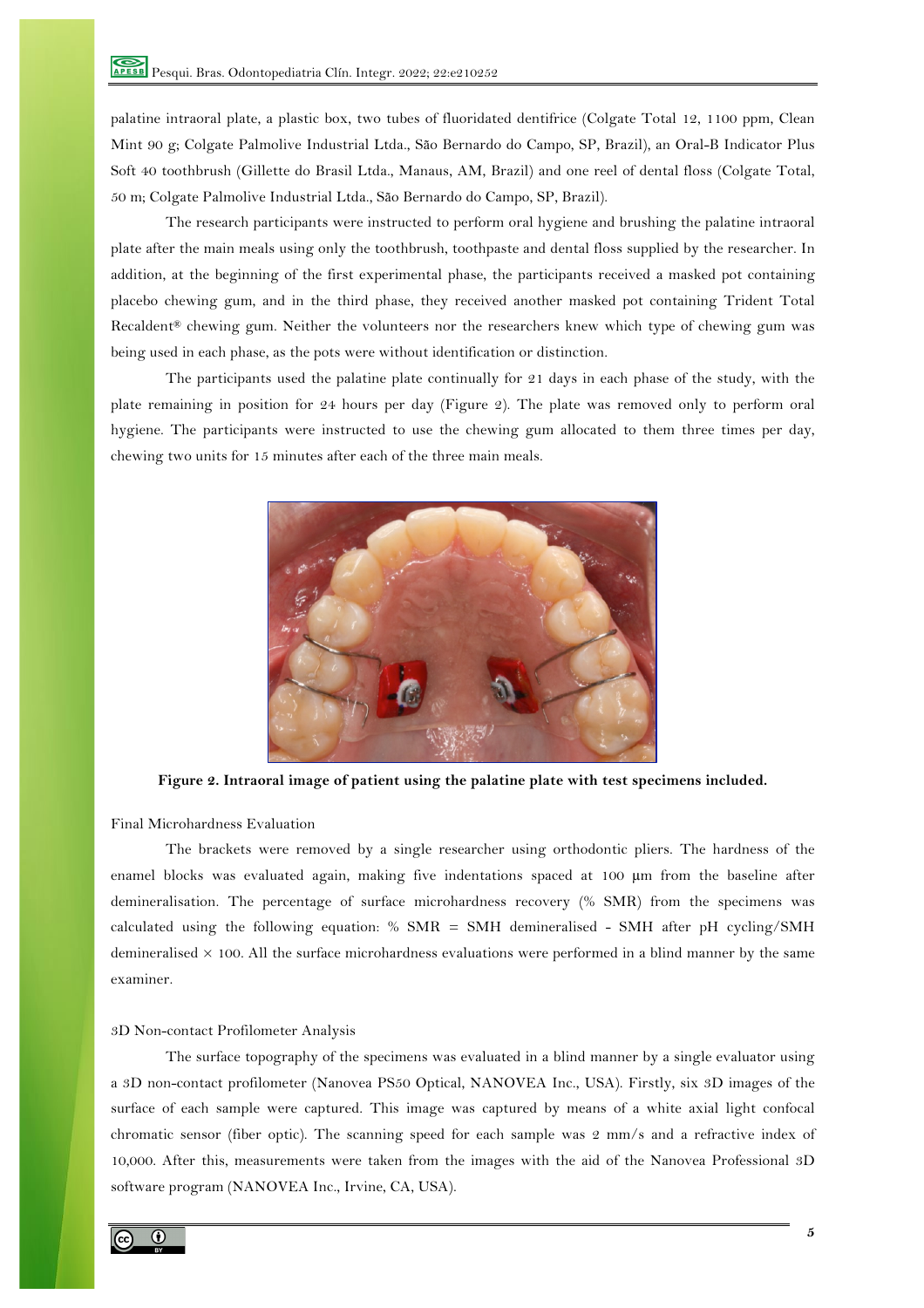The parameters evaluated were linear surface roughness (Ra) and volumetric surface roughness (Sa), in addition to superficial structural loss. This latter parameter was used to evaluate the loss of hard tissue by means of Gap measurement (difference in height between the control and experimental areas). Comparison between the areas was possible after removal of the acid-resistant varnish that covered the healthy area (control).

To determine the Ra value, three horizontal linear measurements were made in each area (control and experimental) of the specimen. The mean of these three measurements was used as the final value for each area, with Ra1 being the mean of the control area and Ra2, the mean of the experimental area. Therefore, the value of Ra was calculated as follows: Ra = Ra1-Ra2.

In the same way, three measurements were taken in each area (control and experimental) to calculate the value of Sa. Each measurement corresponded to a window measuring 200  $\mu$ m  $\times$  200  $\mu$ m. The mean was used as the final value for each area, with Sa1 being the mean of the control area and Sa2, the mean of the experimental area. The value of Sa was calculated as follows: Sa = Sa1 - Sa2.

The last parameter evaluated was the superficial structural loss, calculated as the difference in height between the control and experimental areas in each sample, denominated Gap. Three measurements were taken and the final value was also expressed as the mean of the three measurements.

## Statistical Analysis

The Friedman test was used to evaluate the differences in the enamel microhardness in the different time intervals (baseline, after demineralization and final), with the comparisons between the pairs being conducted using the Wilcoxon test. The Kruskal-Wallis test was used to test the differences in the mean hardness of the enamels between the groups (control, placebo and experimental) in each time interval. The level of significance adopted was 5% ( $\alpha$  = 0.05). The data were tabulated and analysed using the software program IBM SPSS Statistics 21.0 for Windows (IBM Corp., Armonk, NY, USA). Concerning the results of profilometry, after evaluation of normality (Shapiro-Wilk test), the data were submitted to the paired t-test and ANOVA for repeated measures with Bonferroni correction (p<0.05).

# **Results**

#### Microhardness Analyses

Based on intragroup comparisons, we observed that in all three of the groups there was a significant reduction in hardness of the enamel after after demineralization; this deleterious effect was attenuated in the three groups after the final evaluation, but the values did not return to baseline values (Table 1).

| Table 1. Medians and interquartile deviations of hardness of enamel, according to groups and time |  |  |  |  |
|---------------------------------------------------------------------------------------------------|--|--|--|--|
| intervals of measurement $(n=12$ per group).                                                      |  |  |  |  |

| <b>Groups</b>                 | Hardness Measurement (μm)          |                            |                            |         |
|-------------------------------|------------------------------------|----------------------------|----------------------------|---------|
|                               | Baseline                           | ACC.                       | Final                      |         |
| G1 (Control)                  | $328.75^{\circ} \pm 33.37$         | $213.26^{\rm b} \pm 48.82$ | $256.75c \pm 33.32$        | < 0.001 |
| G <sub>2</sub> (Placebo)      | $334.80^{\circ} \pm 26.01$         | $204.67^{\rm b} \pm 38.89$ | $268.47^{\circ} \pm 41.44$ | < 0.001 |
| G <sub>3</sub> (Experimental) | $343.96^{\circ} \pm 35.95^{\circ}$ | $201.53b \pm 50.71$        | $284.82^{\circ} \pm 48.18$ | < 0.001 |
| p-value                       | 0.097                              | 0.440                      | 0.503                      |         |

ACC, after demineralization. Friedman's Test; a,b,cValues with different superscript letters indicate significant differences in the mean hardness of enamel, between the different time intervals (Wilcoxon test); Kruskal-Wallis - compare the different groups within the same time interval.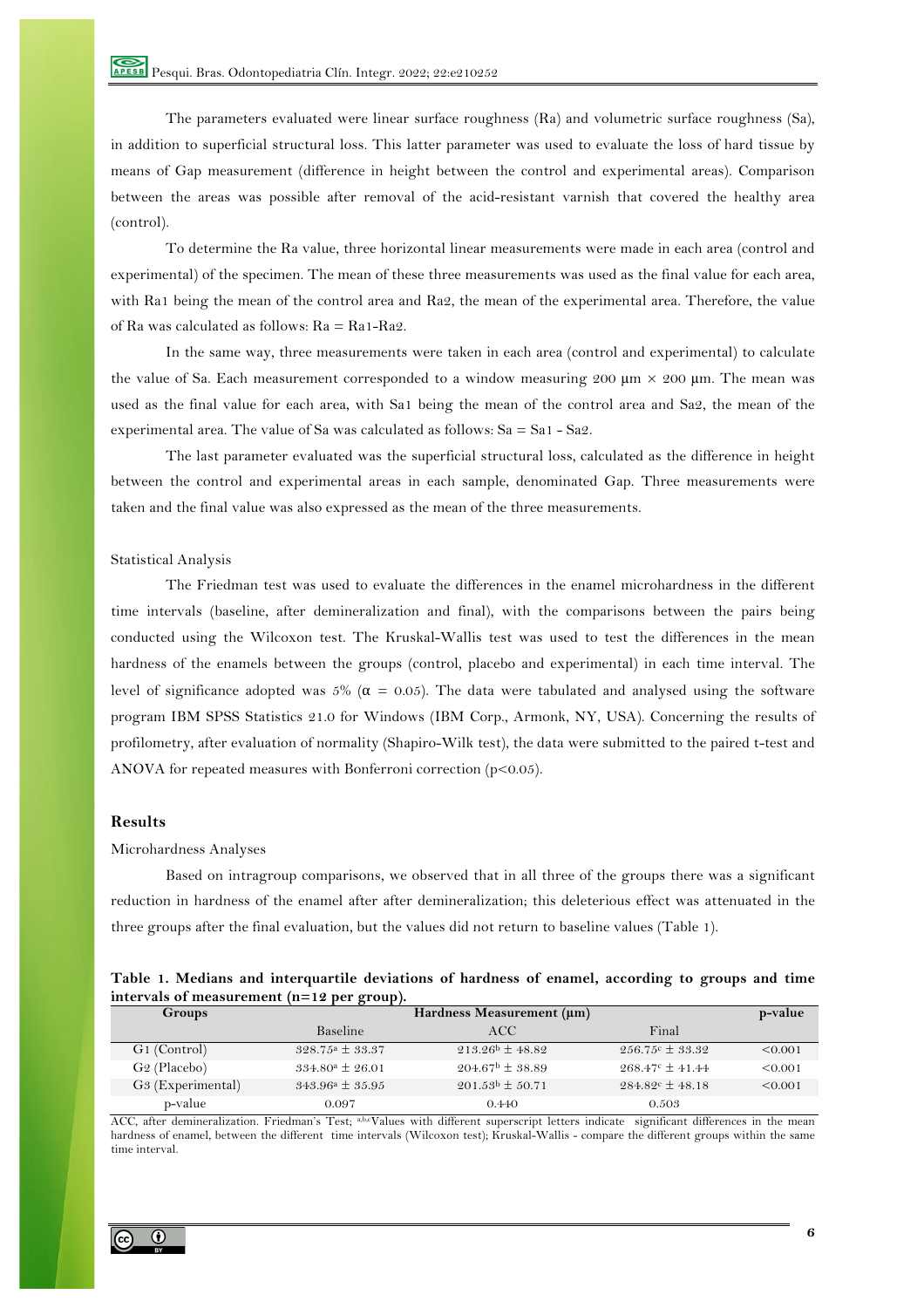In terms of percentage, in Group 1 (control), there was a recovery of hardness to the order of 16.8%; in Group 2 (placebo), 23.8%, and in Group 3 (experimental), 29.2%. Intergroup comparisons using the Kruskal-Wallis test showed that the hardness of enamel did not differ significantly between any of the groups in the different time intervals evaluated, indicating the absence of the effect of the treatment.

# 3D Non-contact Profilometerr Analysis

The results of non-contact 3D profilometry are presented in Table 2, with the initial and final values of Ra and Sa, and in Table 3, with the values of Ra, Sa and Gap for each of the groups. No group presented alterations in Ra, and Sa when compared before and after treatment (p>0.05). G1, G2 and G3 did not differ between with regard to Ra, Sa and % PRS (p>0.05). G3 presented the lowest Gap values (3.11  $\mu$ m ± 1.09) when compared with G1 (3.88  $\mu$ m  $\pm$  1.05) and G2 (5.96  $\mu$ m  $\pm$  0.05) (p<0.05), and there was no significant difference between G1 and G2 (p>0.05) (Figure 3).

**Table 2. Mean (±SD) of initial and final Ra, Sa for groups evaluated (n=12 per group).**

| <b>Groups</b>                 |                 | 3D Non-contact Profilometry Results |                 |                 |  |  |
|-------------------------------|-----------------|-------------------------------------|-----------------|-----------------|--|--|
|                               | Ra initial      | Ra final                            | Sa initial      | Sa final        |  |  |
| G1 (Control)                  | $0.35 \pm 0.17$ | $0.36 \pm 0.17$                     | $0.40 \pm 0.18$ | $0.45 \pm 0.24$ |  |  |
| G <sub>2</sub> (Placebo)      | $0.32 \pm 0.14$ | $0.35 \pm 0.13$                     | $0.39 \pm 0.15$ | $0.48 \pm 0.20$ |  |  |
| G <sub>3</sub> (Experimental) | $0.27 \pm 0.09$ | $0.29 \pm 0.12$                     | $0.31 \pm 0.09$ | $0.34 \pm 0.10$ |  |  |

## **Table 3. Mean (±SD) of Ra, Sa and Degree for groups evaluated.**

| <b>Treatments</b>             | 3D Non-contact Profilometry Results |                          |                         |
|-------------------------------|-------------------------------------|--------------------------|-------------------------|
|                               | Ra                                  | $\mathbf{a}$             | Gap                     |
| G <sub>1</sub> (Control)      | $-0.01 \pm 0.15^{\circ}$            | $-0.05 \pm 0.16^{\circ}$ | $5.96 \pm 2.30^{\circ}$ |
| G <sub>2</sub> (Placebo)      | $-0.03 \pm 0.10^{\circ}$            | $-0.09 \pm 0.16^{\circ}$ | $3.88 \pm 1.05^{\circ}$ |
| G <sub>3</sub> (Experimental) | $-0.02 \pm 0.09^{\circ}$            | $-0.02 \pm 0.10^{\circ}$ | $3.11 \pm 1.09^{\rm b}$ |

Means followed by distinct letters are statistically different (p<0.05); Paired-t test and ANOVA.



**Figure 3. Images obtained in profilometer: a) Group 1, b) Group 2, and c) Group 3.**

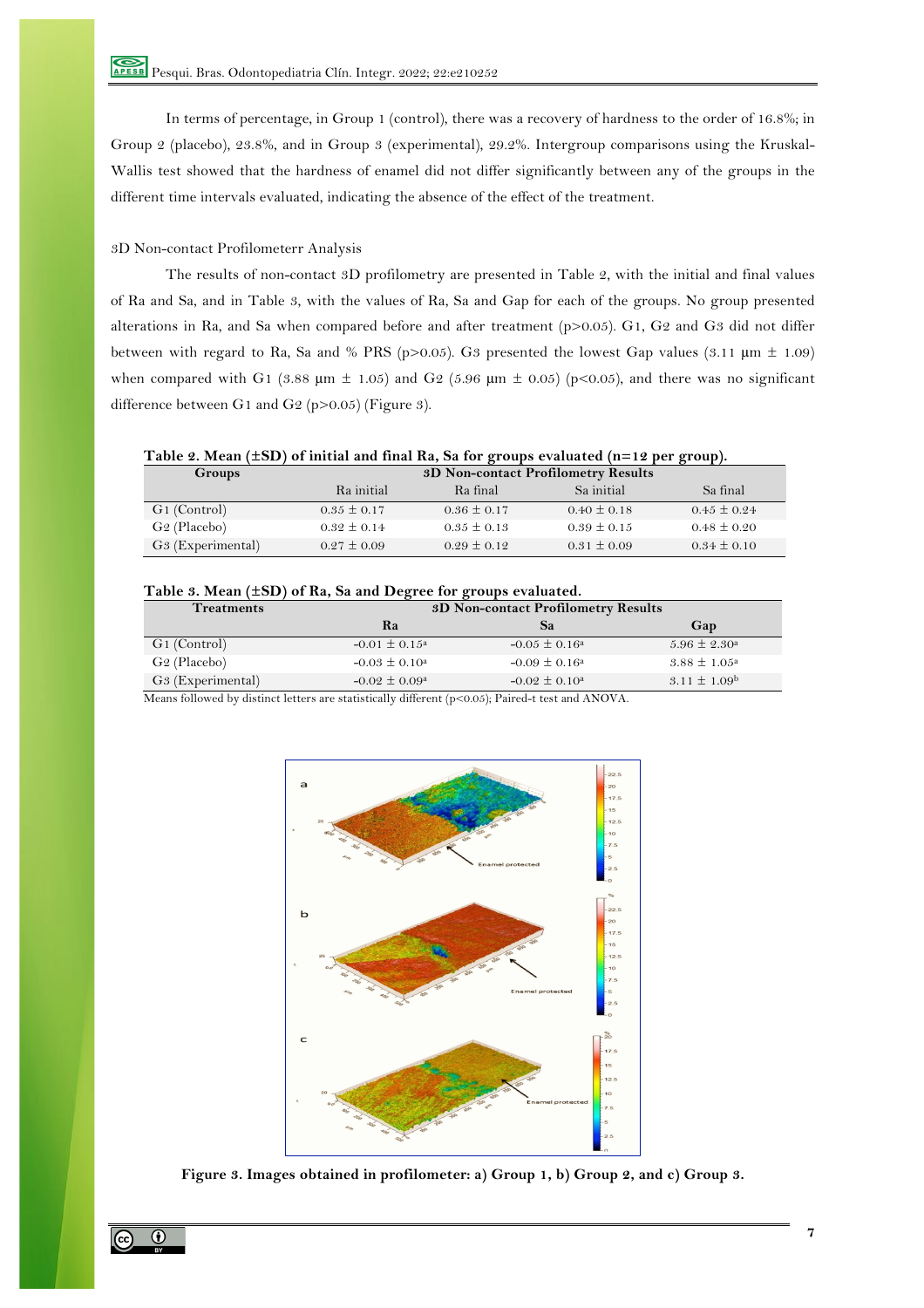## **Discussion**

The use of fixed orthodontic devices, in association with deficient oral hygiene and consumption of sucrose, leads to an increase in bacterial biofilm, which, in turn, favours the development of carious lesions at the level of enamel. To reverse this process, that is to remineralise the active white spot lesions, the professional may use materials for this purpose [13]. At present, emphasis has been placed on products that contain CPP-ACP [7-9].

Chewing gums containing CPP-ACP in their formulation would be of great interest in orthodontics, given that a large proportion of patients under orthodontic treatment are at the adolescent stage, a period of life when they are most likely to consume these products [14]. Furthermore, according to Cai et al. [15], chewing gums have been shown to be an appropriate vehicle for the use of CPP-ACP for promoting the remineralisation of subsuperficial lesions in human tooth enamel.

Accompanying this tendency, the industry has incorporated this component into chewing gums and made them commercially available. With the aim of testing the effectiveness of this product, Prestes et al. [11] and de Alencar [10] developed studies of enamel erosion.

According to de Alencar et al. [10], remineralisation of erosive lesions using CPP-ACP involves mineral deposition in the porous zone. It is accepted that the mechanism by which CPP-ACP reduces caries in tooth enamel differs from that of dental erosion due to the different structural characteristics of the lesions. In the white spot lesions of dental caries, the superficial layer of the subsurface of the lesion is a relatively intact layer, rich in minerals. These pores present organic materials, which provide passage for solutions or external agents, enabling contact with the deeper tissues.

From an orthodontic perspective, a question arises: Would these materials be capable of remineralising enamel around orthodontic brackets? Based on this premise, we developed this *in situ* study. An *in situ* clinical study is characterised by carrying and maintaining the test samples in the mouth and, after conclusion of the experimental period, performing laboratory analysis of the samples [12,16].

Following this study methodology, in the proposed experiment, palatine intraoral plates were used. These plates served to maintain the enamel blocks in contact with the oral medium, allowing exposure to salivary dynamics and the variables presented by the environment (saliva, microbiota, change in pH, enzymes, pigments, food, and chemical hygiene products). In the present study, we used a crossover methodology in which the same individuals formed part of the three study groups, thereby preventing factors inherent to individuality from interfering in the results achieved. Furthermore, during analyses of the data, the evaluators were blinded, with no knowledge of which group was being evaluated.

The microhardness results revealed a percentage increase in surface hardness of 23.8% in the group that used the placebo chewing gum, 16.8% in the group in which no chewing gum was used, and 29.2% in the group that used the chewing gum containing CPP-ACP. These results may be attributed to the stimulation of salivation promoted by the act of chewing gum, especially the increase in parotid gland function, resulting in a larger quantity of calcium and phosphate ions being available for precipitation on the enamel  $\lceil 17 \rceil$ . The findings of the present study are in contrast with those reported by de Alencar et al. [10] when they evaluated the remineralising power of chewing gums containing CPP-ACP in eroded human enamel. These authors found a recovery of 50% for patients who used chewing gum containing CPP-ACP, and 30% for those who used conventional chewing gum. Whereas, Prestes et al. [11], in a similar study to that of de Alencar et al. [10] but using bovine teeth, reported a 29.6% recovery of surface hardness for the group that used CPP-ACP, and 19.1% and 10% for those using chewing gum without CPP-ACP and the control group, respectively.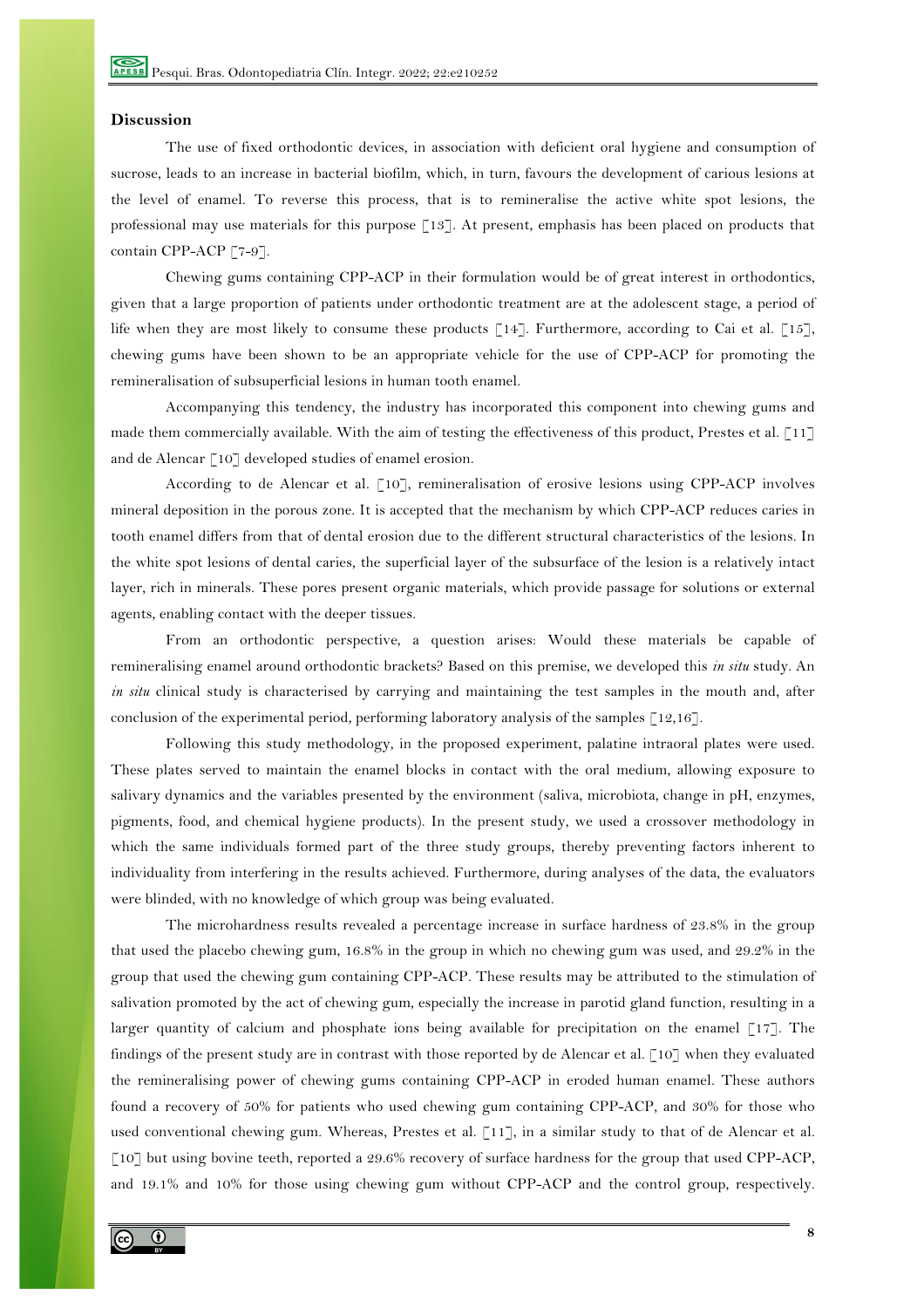Another possible explanation for the differing results was the chewing gum protocol used. The study of de Alencar et al. [10] involved using chewing gum for 30-minute periods, four times per day. In the present study, chewing gum was used three times a day, after the three main meals, with two units being chewed each time for 15 minutes; therefore, a shorter period was involved and a smaller quantity of product remained in contact with the specimens.

The period of 21 days used in the present study was based on this being the meantime between orthodontic maintenance consultations. At this consultation, the orthodontist will evaluate the patient's oral condition and, if necessary, indicate measures to minimise bacterial accumulation around the orthodontic brackets.

In their study, Shen et al. [18] demonstrated that the incorporation of CPP-ACP into chewing gum without sugar resulted in an increase in remineralisation of superficial lesions in the enamel, which was directly proportional to the dose. According to these authors, an increase of 9% occurred in remineralisation promoted by the chewing gum with 0.19 mg CPP-ACP, 63 % with 10.0 mg, 102 % with 18.8 mg, and 152% with 56.4 mg. By means of the results obtained, associated with a comparison with the data found by these authors, we could infer that the concentration of CPP-ACP in the Trident Total Recaldent® chewing gum evaluated may be low.

Morgan et al. [19] developed an *in situ* study in which they evaluated the remineralising power of three different chewing gums, of which one contained CPP-ACP. Using microradiographic analysis of the samples, it was demonstrated that the chewing gum containing CPP-ACP produced a significantly higher degree of remineralisation (18.4  $\pm$  0.9%) than the other two chewing gums (8.9  $\pm$  0.5% and 10.5  $\pm$  0.9%). The results obtained may be explained by the type of dental enamel used in the experiment, which was from human third molars.

However, in spite of the absence of a statistically significant difference in the treatment with chewing gums containing CPP-ACP, by means of analysis of the data, an effective increase in remineralisation of the enamel occurred, at a percentage level above that which positive results were found with regard to the maintenance of oral hygiene by tooth brushing. Effective brushing using only fluoridated dentifrice, associated with the use of dental floss, was shown to be sufficient to reverse white spot lesions at the level of enamel, leading to its remineralisation. Corroborating these data, Bröchner et al. [20] investigated the effect of topical applications of 10% CPP-ACP (Tooth Mousse, GC Europa) on white spot lesions after treatment with fixed orthodontic appliances. Topical treatment with an agent containing CPP-ACP resulted in a reduction in the lesions after four weeks; however, not superior to "natural" regression after the daily use of fluoridated dentifrice.

The efficacy of CPP-ACP in remineralisation of superficial lesions in enamel is shown to be wellfounded in the literature [21]. Therefore, it is necessary for further research to be conducted using chewing gums containing different concentrations of CPP-ACP to evaluate whether the concentration of this component influences the remineralisation of white spot lesions around orthodontic brackets.

From analysis of the results of the present study, with others available in the literature, it may be supposed that the presence of brackets on the surface of the enamel blocks may have been a factor of influence on obtaining the results found, starting with the idea that the presence of the brackets favoured greater bacterial accumulation, making it difficult for the remineralising action of the chewing gum containing CPP-ACP to occur.

# **Conclusion**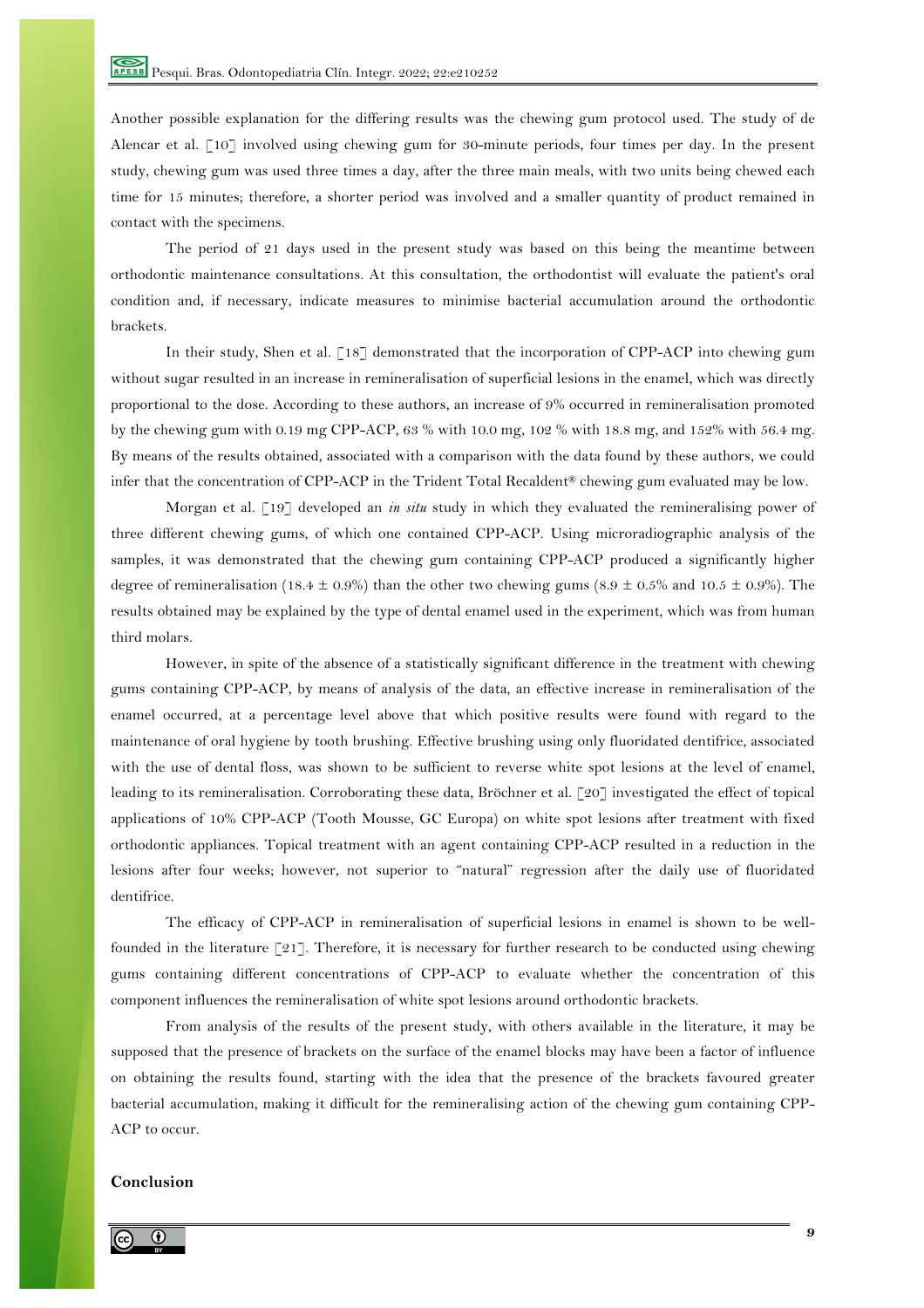Chewing gum containing CPP-ACP did not promote remineralisation of demineralised enamel around orthodontic brackets. However, chewing gum containing CPP-ACP led to an increase of 30% in the surface hardness of the demineralised enamel and, in addition, was capable of preventing superficial structural loss of enamel. The hypothesis that chewing gums containing CPP-ACP remineralise enamel around orthodontic brackets was not confirmed.

## **Authors' Contributions**

| <b>MMP</b>                                                                                                                              | https://orcid.org/0000-0002-8418-4139 | Conceptualization, Validation, Writing - Review and Editing and Supervision.             |  |  |
|-----------------------------------------------------------------------------------------------------------------------------------------|---------------------------------------|------------------------------------------------------------------------------------------|--|--|
| <b>AFSS</b>                                                                                                                             | https://orcid.org/0000-0001-9214-3161 | Methodology, Validation, Investigation and Supervision.                                  |  |  |
| AMS                                                                                                                                     | https://orcid.org/0000-0001-9786-1752 | Resources and Funding Acquisition.                                                       |  |  |
| <b>TKSF</b><br>l id                                                                                                                     | https://orcid.org/0000-0003-1340-9967 | Formal Analysis, Investigation, Resources and Project Administration.                    |  |  |
| AKAF<br>l idi                                                                                                                           | https://orcid.org/0000-0003-4774-1204 | Formal Analysis, Investigation, Writing - Original Draft, Visualization and Supervision. |  |  |
| RSC -                                                                                                                                   | https://orcid.org/0000-0003-2278-1234 | Methodology, Validation and Investigation.                                               |  |  |
| $ACVA$ ( $\bar{D}$ )                                                                                                                    | https://orcid.org/0000-0001-6172-5652 | Formal Analysis, Data Curation and Writing - Original Draft.                             |  |  |
| DDO.<br>( iD                                                                                                                            | https://orcid.org/0000-0003-4323-0562 | Conceptualization, Validation and Writing - Review and Editing.                          |  |  |
| <b>LCM</b>                                                                                                                              | https://orcid.org/0000-0003-1026-9401 | Conceptualization, Visualization, Supervision and Funding Acquisition.                   |  |  |
| All authors declare that they contributed to critical review of intellectual content and approval of the final version to be published. |                                       |                                                                                          |  |  |

#### **Financial Support**

None.

## **Conflict of Interest**

The authors declare no conflicts of interest.

# **Data Availability**

The data used to support the findings of this study can be made available upon request to the corresponding author.

#### **References**

- [1] Acharya S, Goyal A, Utreja AK, Mohanty U. Effect of three different motivational techniques on oral hygiene and gingival health of patients undergoing multibracketed orthodontics. Angle Orthod 2011; 81(5):884-8. https://doi.org/10.2319/112210-680.1
- [2] Steinberg D, Eyal S. Initial biofilm formation of Streptococcus sobrinus on various orthodontics appliances. J Oral Rehabil 2004; 31(11):1041-5. https://doi.org/10.1111/j.1365-2842.2004.01350.x
- [3] do Nascimento LE, Pithon MM, dos Santos RL, Freitas AO, Alviano DS, Nojima LI, et al. Colonization of Streptococcus mutans on esthetic brackets: self-ligating vs conventional. Am J Orthod Dentofacial Orthop 2013; 143(4 Suppl):S72-7. https://doi.org/10.1016/j.ajodo.2012.07.017
- [4] Livas C, Kuijpers-Jagtman AM, Bronkhorst E, Derks A, Katsaros C. Quantification of white spot lesions around orthodontic brackets with image analysis. Angle Orthod 2008; 78(4):585-90.
- [5] O'Reilly MM, Featherstone JD. Demineralization and remineralization around orthodontic appliances: an in vivo study. Am J Orthod Dentofacial Orthop 1987; 92(1):33-40. https://doi.org/10.1016/0889-5406(87)90293-9.
- [6] Alencar CRB, Oliveira GC, Magalhaes AC, Buzalaf MAR, Machado M, Honorio HM, et al. In situ effect of CPP-ACP chewing gum upon erosive enamel loss. J Appl Oral Sci 2017; 25(3):258-64. https://doi.org/10.1590/1678-7757-2016-0304
- [7] Zhou C, Zhang D, Bai Y, Li S. Casein phosphopeptide-amorphous calcium phosphate remineralization of primary teeth early enamel lesions. J Dent 2014; 42 (1):21-9. https://doi.org/10.1016/j.jdent.2013.11.005
- [8] Baysal A, Uysal T. Do enamel microabrasion and casein phosphopeptide-amorphous calcium phosphate affect shear bond strength of orthodontic brackets bonded to a demineralized enamel surface? Angle Orthod 2012; 82(1):36-41. https://doi.org/10.2319/041211-265.1
- [9] Uysal T, Baysal A, Uysal B, Aydinbelge M, Al-Qunaian T. Do fluoride and casein phosphopeptide-amorphous calcium phosphate affect shear bond strength of orthodontic brackets bonded to a demineralized enamel surface? Angle Orthod 2011; 81(3):490-5. https://doi.org/10.2319/090510-520.1
- [10] de Alencar CR, Magalhaes AC, de Andrade Moreira Machado MA, de Oliveira TM, Honorio HM, Rios D. In situ effect of a commercial CPP-ACP chewing gum on the human enamel initial erosion. J Dent 2014; 42(11):1502-7. https://doi.org/10.1016/j.jdent.2014.08.008